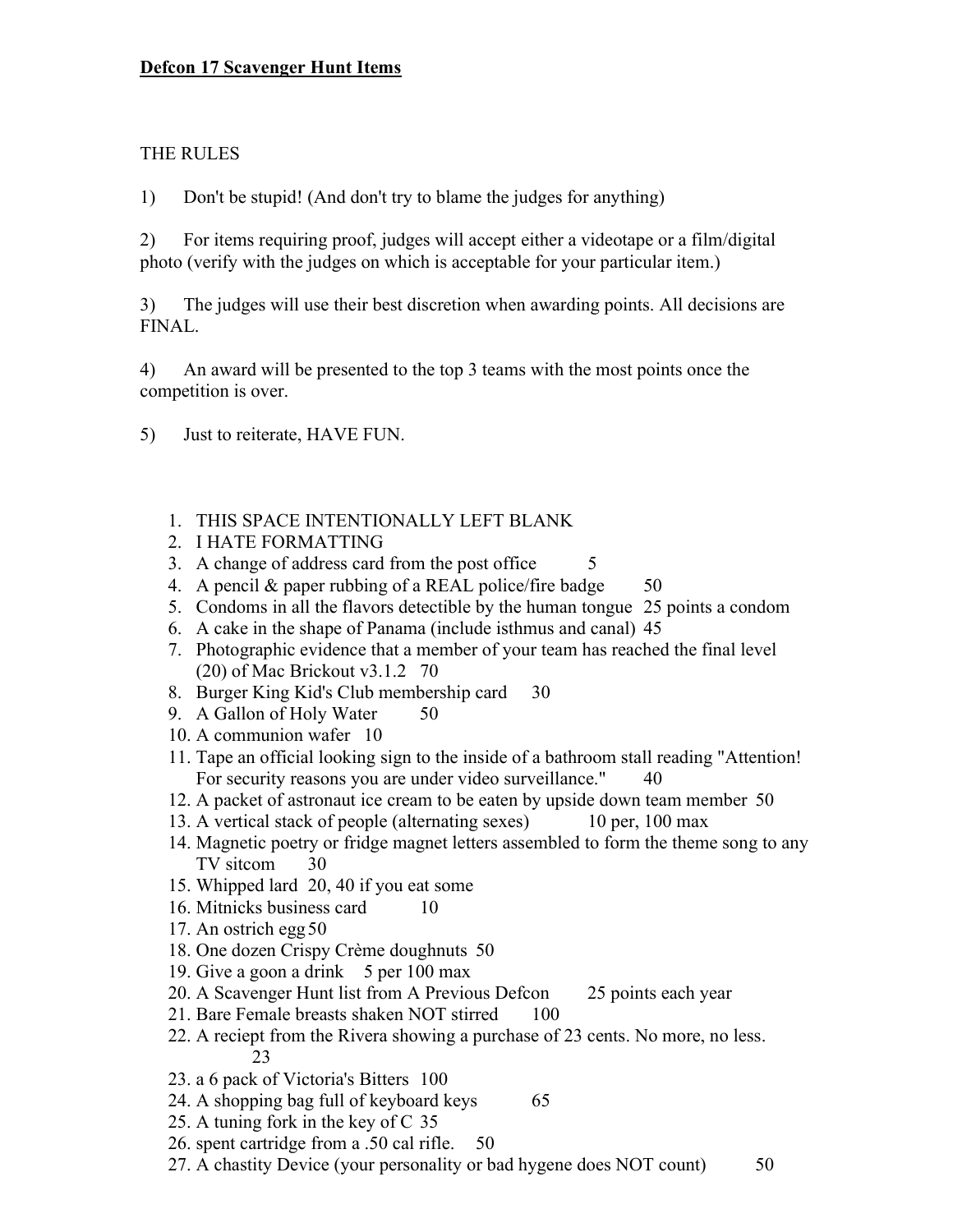- 28. Have to acquire a set of handcuffs and pick them from behind your back in front of scav hunt table. 25
- 29. A Steak Sandwich, A Bloody Mary, & A Steak Sandwich 45
- 30. Picture of one of your teamates in front of a retirement home dressed as Death holding a sign that says "see you soon" 50
- 31. A Parking Meter 100
- 32. A Vehicle tire that does not belong to anyone in your team 60
- 33. Ask Hackajar why he's not competing in the ScavHunt 25 points per team member that asks
- 34. A bottle of Box wine 15
- 35. Sing the Llama Song 20
- 36. A pack of candy cigarettes 15
- 37. a marriage license recognized by Clark County 60
- 38. a job application to the FBI 30
- 39. The direct phone number to the local FBI's branch of CyberCrimes division 15
- 40. Tap a phone 25
- 41. 1 Square foot of carpet from the Alexis Park 50
- 42. a Star Trek insignia 25
- 43. Punch a Canadian, NOT RenderMan 10
- 44. Pick a "TSA Approved" lock 15
- 45. Religious texts (Bible, Book of Mormon, Quran, Tora, etc,) printed and bound 20 points per, no duplicates
- 46. A picture of your team, at DefCon 17, with Fake Dan Kaminski 25
- 47. ROAMER \*see judges for more info\* various :)
- 48. A Cannonball 100
- 49. Find the Siviakistan AP 25
- 50. Make a bump key 25
- 51. A wireless camera signal interceptor 100
- 52. A copy of Playboy featuring Olivia Munn's photoshoot 75
- 53. demonstrate 3 different ways to find North without the use of electronic devices 50
- 54. Present the ADA Routing numbers of 6 major banks30
- 55. Bring one of the original members of the PLA to the scavhunt table20
- 56. what is SPRINT an acroynymn for 15
- 57. molecular models of Oxyctosin and Ceritonin 25 each
- 58. Tell your mom we said "hi" 5
- 59. rappelling gear 50
- 60. Figure out the average caloric value of a DefCon atendee if consumed 80
- 61. Vince Neils Autograph 75
- 62. Female mannequin legs 50
- 63. A picture of your entire team in Pool 1 at the Alexis Park 75
- 64. 10 Do Not Disturb signs from hotels on the strip 100
- 65. Construct the DefCon 17 "super badge" 100
- 66. Shave a team members left leg  $\qquad 70$
- 67. Past DefCon shirts 10 points per 160 max
- 68. Get a high score on an arcade game 50
- 69. A Metal Gear 15
- 70. A paper gear, a plastic gear, and an edible gear 10 each
- 71. A picture of your entire team in a revolving door 10
- 72. Give a Goon a wedgie 75
- 73. Request and receive a flogging from Banshee 20
- 74. Demand "The Spatula Treatment" from Che 15